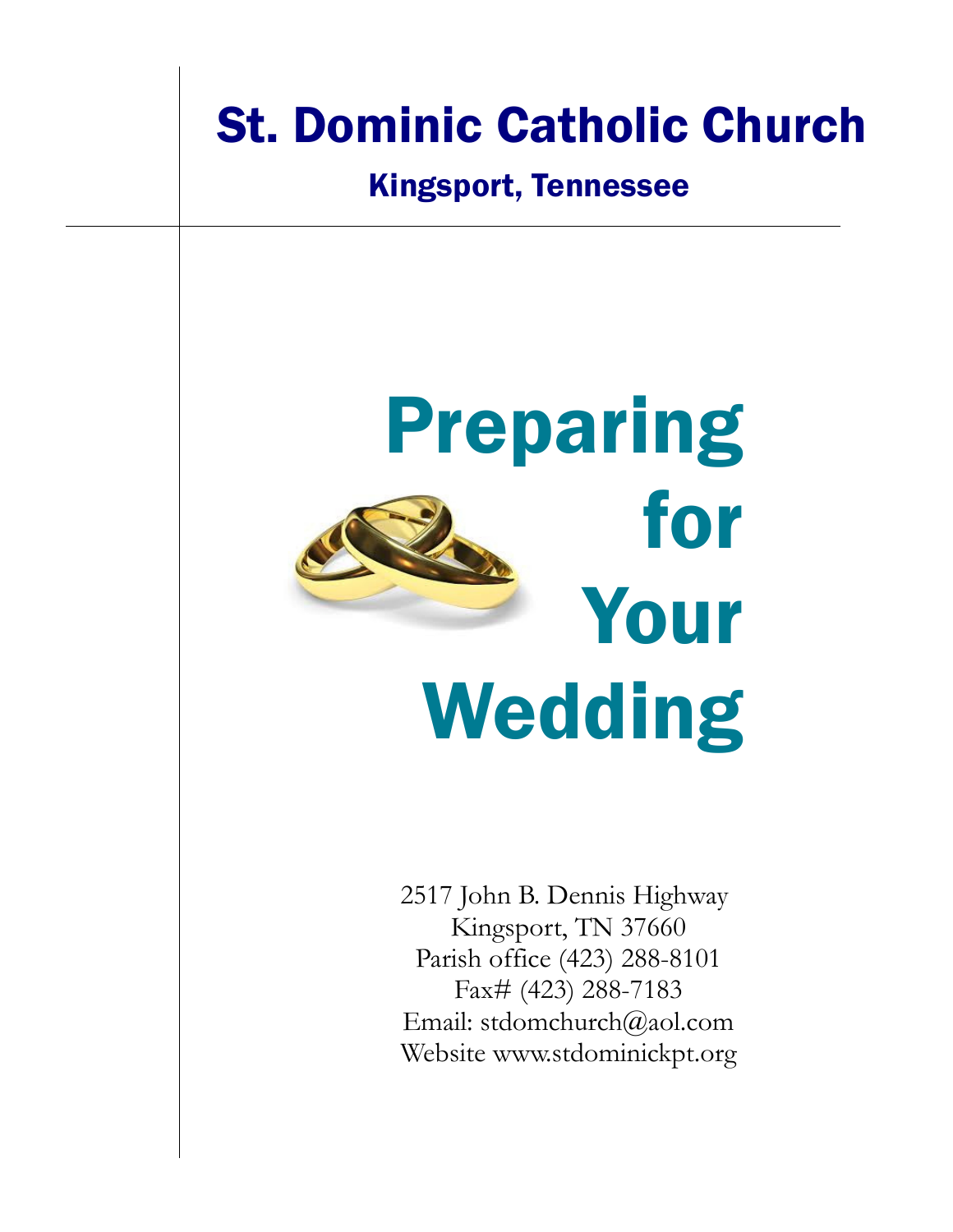## **ST. DOMINIC CATHOLIC CHURCH**

Dear Friends,

We, at St. Dominic Catholic Church and Parish, are happy to assist you in your preparation for the sacrament of marriage! We know that this is an exciting time for you and we hope to help you in your spiritual and faith formation for this beautiful vocation!

In our Catholic faith, marriage is a lifelong vocation and a covenant entered into both between the bride and groom as well as the couple with God. God has brought you together and we believe God will continually strengthen your love and commitment if you are willing to allow God into your marriage and to live your vocation within the support of the Church.

In our assisting your preparation for marriage we hope to discuss and share with you these aspects of the sacrament of marriage and to help give you the resources needed to live out and grow in your commitment together.

For your reference below are listed the components of the marriage preparation process for engaged couples at St. Dominic Catholic Church and Guidelines for the use of the Church. After you have reviewed the information provided please contact one of our parish priests to set up your initial meeting.

May God bless you!

The St. Dominic Parish Community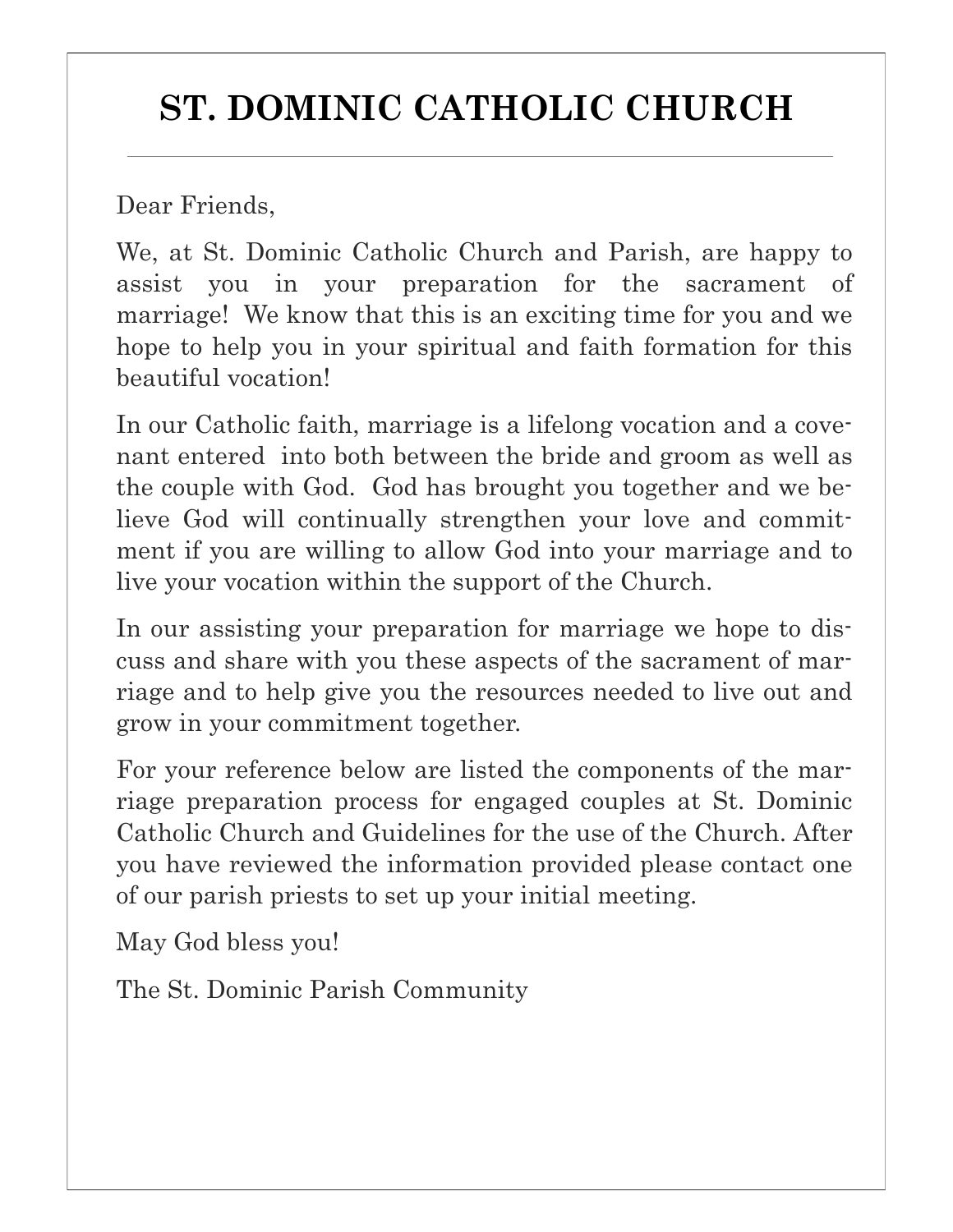### WEDDING PREPARATION AT ST. DOMINIC CATHOLIC CHURCH

We want your wedding to be a lovely and momentous occasion in your life. To help you prepare for it, below is shared the marriage preparation process as well as the Guidelines for the use of the Church. This information should help you in your preparations and arrangements.

1. Arrangements for your wedding should be made with one of the priests AT LEAST FOUR (4) MONTHS before the desired date.

In order to begin the preparation process, the engaged couple will have an initial meeting with one of the priests of the parish. At this meeting the couple and priest will get to know one another. We will also establish the freedom to enter the Sacrament of Marriage through the Pre-Nuptial questionnaire. After this meeting the priest will finalize the date for your wedding (if it is to be held at St. Dominic Church) on the parish calendar. Please note that if neither of the priests of the parish are available to celebrate your wedding due to schedule conflicts it is possible, if the wedding occurs outside of a Mass, to have one of the parish deacons celebrate the wedding. This option can be discussed if needed.

- 2. It is YOUR responsibility to obtain a BAPTISMAL CER-TIFICATE that has been ISSUED WITHIN THE PAST SIX (6) MONTHS. It is needed for each Catholic party being married.
- 3. Pre-marriage instructions are given in preparation for the reception of this sacrament. These instructions take the form of discussing the FOCCUS inventory results and attending an Engaged Encounter retreat. AN ENGAGED ENCOUNTER WEEKEND is required. The couple and priest will set their schedule for appointments.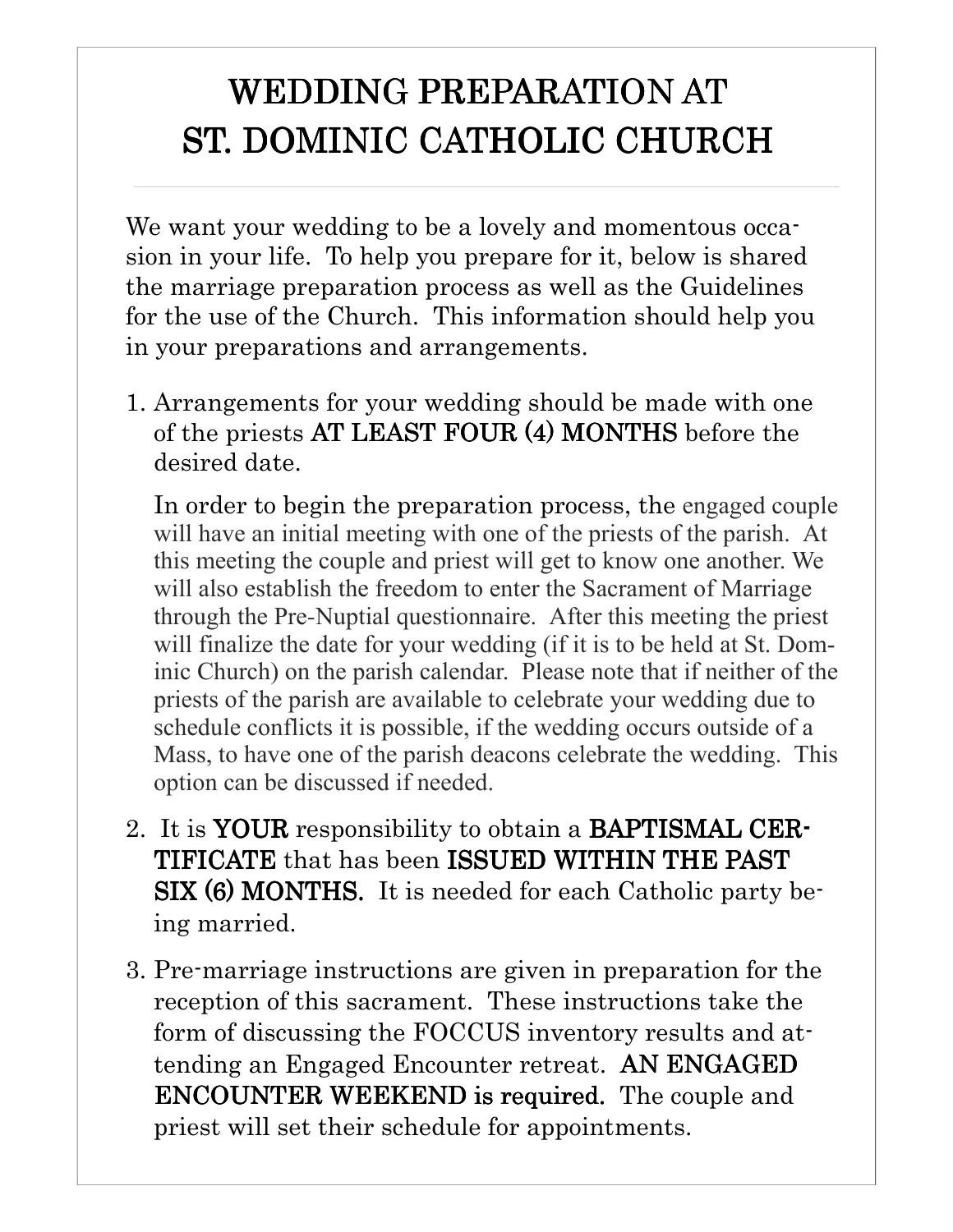#### **FOCCUS**

Once freedom to enter into the sacrament has been established, then the engaged couple will take the FOCCUS inventory. The FOCCUS inventory is a questionnaire raising issues that will be important in assisting couples to prepare for and live out the reality of married life. This part of the marriage preparation process is comprised of taking the inventory online and then meeting with a priest, deacon or a facilitator couple to discuss the results of the inventory.

#### Engaged Encounter

Engaged Encounter (EE) is a nation-wide engaged couple preparation weekend retreat. The engaged couple is to register for one of these weekends either within the Diocese of Knoxville or in another area if it works better schedulewise. To find the schedule of weekends and register please go to www.engagedencounter.org. Once you are registered please let the priest whom you are working with know. The EE weekend can be attended at any point in the marriage preparation process.

#### Natural Family Planning

Natural Family Planning (NFP) is an invitation from the Church for couples to consider how they might live their marriage covenant with the possibility of having children according to the in-built structure of human biology. Usually, at some point during the Engaged Encounter retreat, NFP is presented. We encourage couples to be open to Natural Family Planning and the blessings that it can bring to the marriage. If couples would like further information on NFP or would like to meet with a couple living NFP, we would be happy to assist in this regard.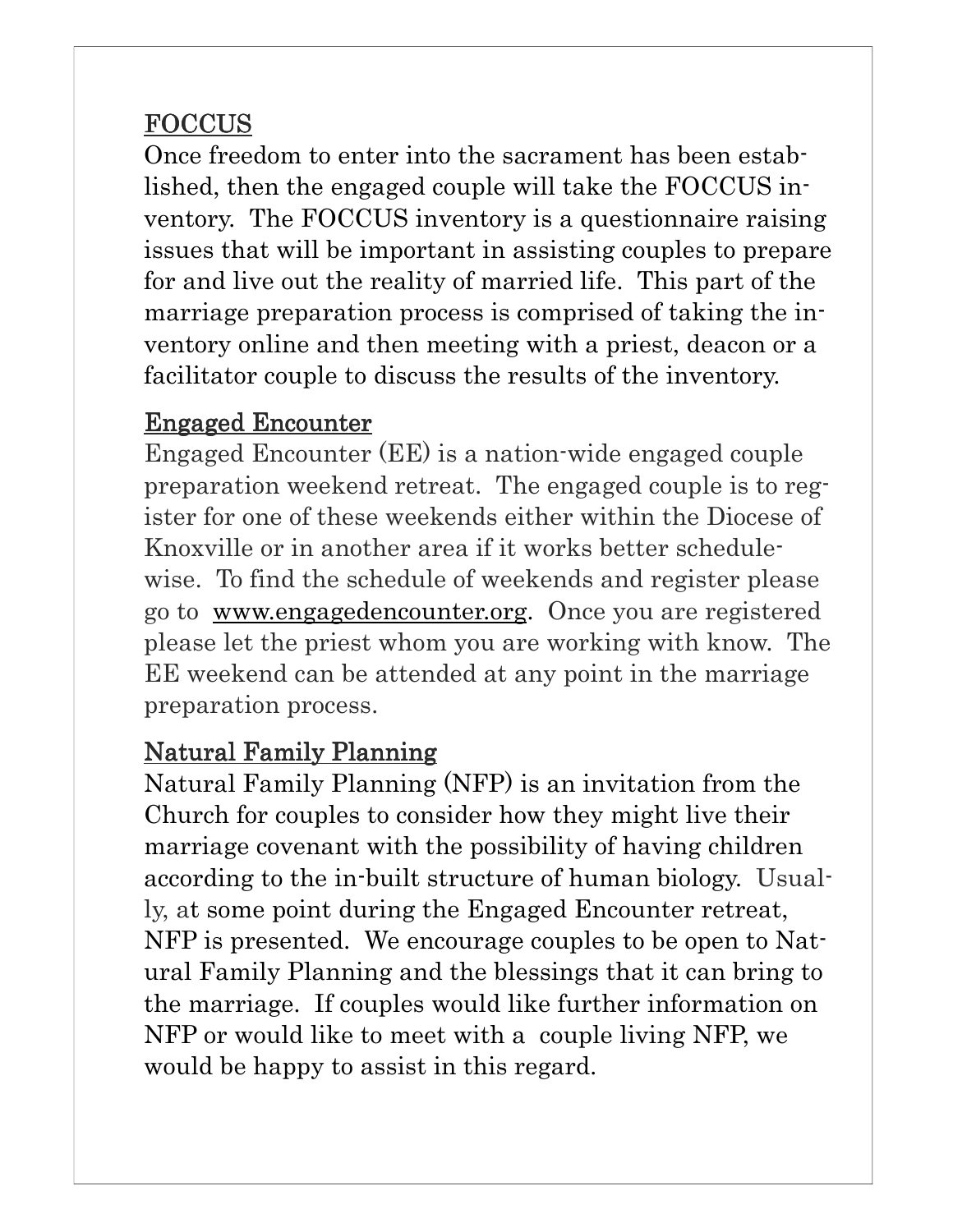### CHURCH USE AND CEREMONY GUIDELINES

If the wedding is to take place at St. Dominic Church, after the initial meeting and the FOCCUS process, the couple will meet one or two times with the priest to discuss and plan for the wedding ceremony. (If the engaged couple is just doing their preparation at St. Dominic's, but are getting married at another church then they are to work with the priest or deacon at the place of the wedding regarding the specifics of the wedding ceremony.) Please contact the parish office for the Parish Life Center (PLC) Rules and Guidelines in case you might be interested in using the PLC for your wedding reception.

- 1. Since the celebration of a wedding is considered a sacrament in the Christian tradition as well as a parish community celebration there is no fee for the use of St. Dominic Church for parishioners of St. Dominic's. Catholics who are not parishioners of St. Dominic's who would like to use the church for their wedding are required to pay a fee of \$350.00 for use of the church. This is to be paid when making the reservation.
- 2. Decoration of the Church is the couple's responsibility. Flowers used for the wedding may be left in the sanctuary for the weekend liturgies.
- 3. Candelabras may be used. They should be available through your florist or rental store. PLEASE USE only dripless candles. Any damage done by the candles or wax is the responsibility of the bride and groom. A plastic sheet under the candelabra is required to prevent any accidents.
- 4. An aisle runner, if desired, must be rented or purchased by the wedding party from the florist.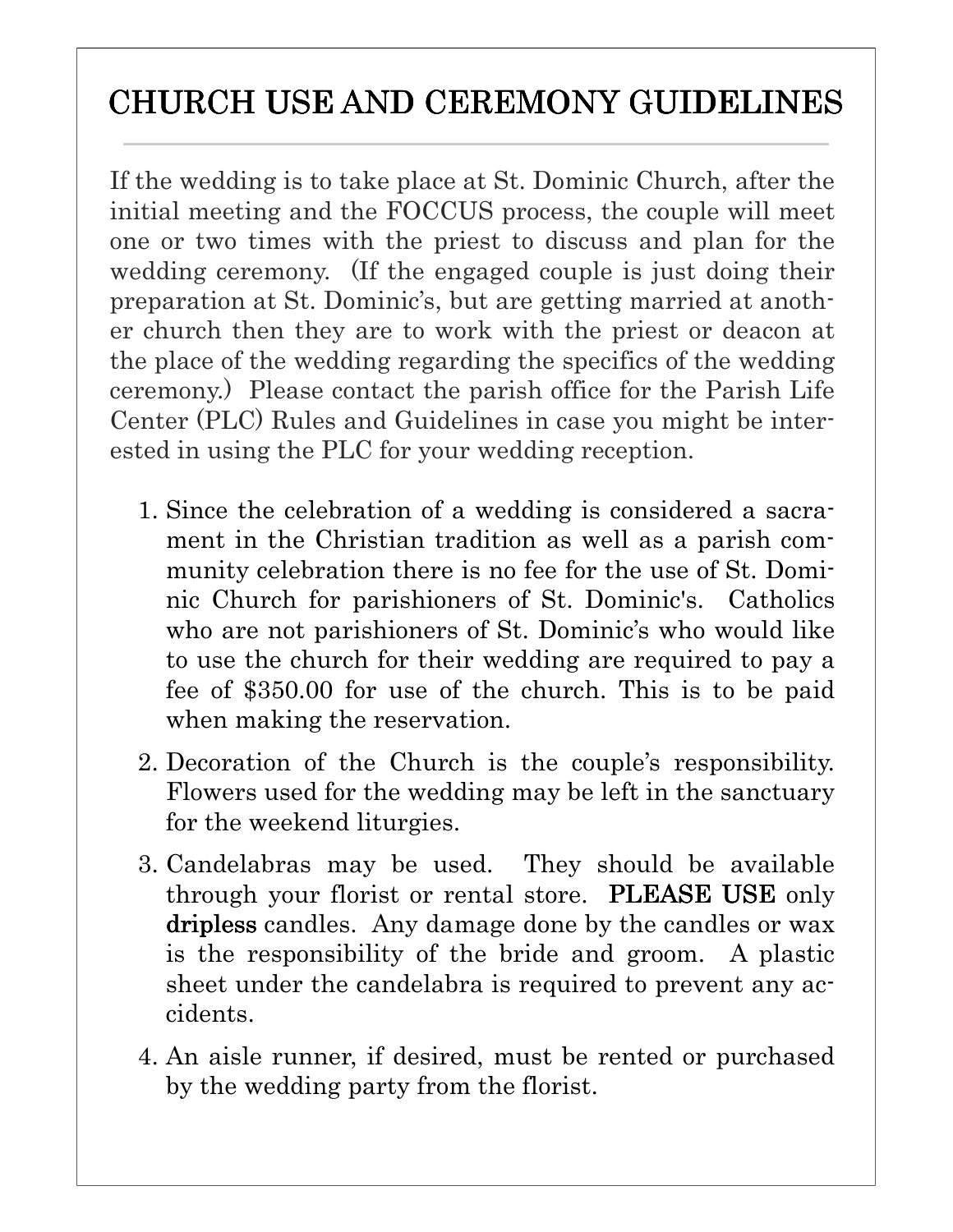- 5. The florist you select should be told to confer with the Parish Office (288-8101) weekdays between 9:00 AM-3:00PM about the time they wish to place decorations in the Church. This is necessary to insure there is not a conflict with our regular devotions and liturgical functions and that someone will be around to open the church. The florist should be instructed to leave the church neat and clean when claiming equipment immediately after the ceremony. The church is NOT responsible for anything left on the premises.
- 6. The rehearsal, which is usually held the evening before the wedding, lasts about thirty minutes to one hour. Please set up the rehearsal time with the priest or deacon witnessing your marriage and make sure that the wedding party is at the church on time to begin the rehearsal. It is suggested that you arrange for someone to coordinate the procession of the wedding party in and out of the church and that the order of procession be arranged prior to the rehearsal.
- 7. A Nuptial Mass should be celebrated if both the bride and groom are Catholic, or if one is Catholic and both parties desire it. Mass usually lasts about one hour. Without Mass, the ceremony lasts about thirty minutes.
- 8. The civil license must be furnished before the ceremony.
- 9. NO rice or bird seed is to be thrown outside the church. This is a safety hazard for later church services as we do not have a weekend maintenance person.
- 10.NO alcoholic beverages of any kind in or around the church before or after the ceremony.
- 11. Please dispose of all trash (boxes, bags, pins etc.) because we do not have janitorial services on weekends.